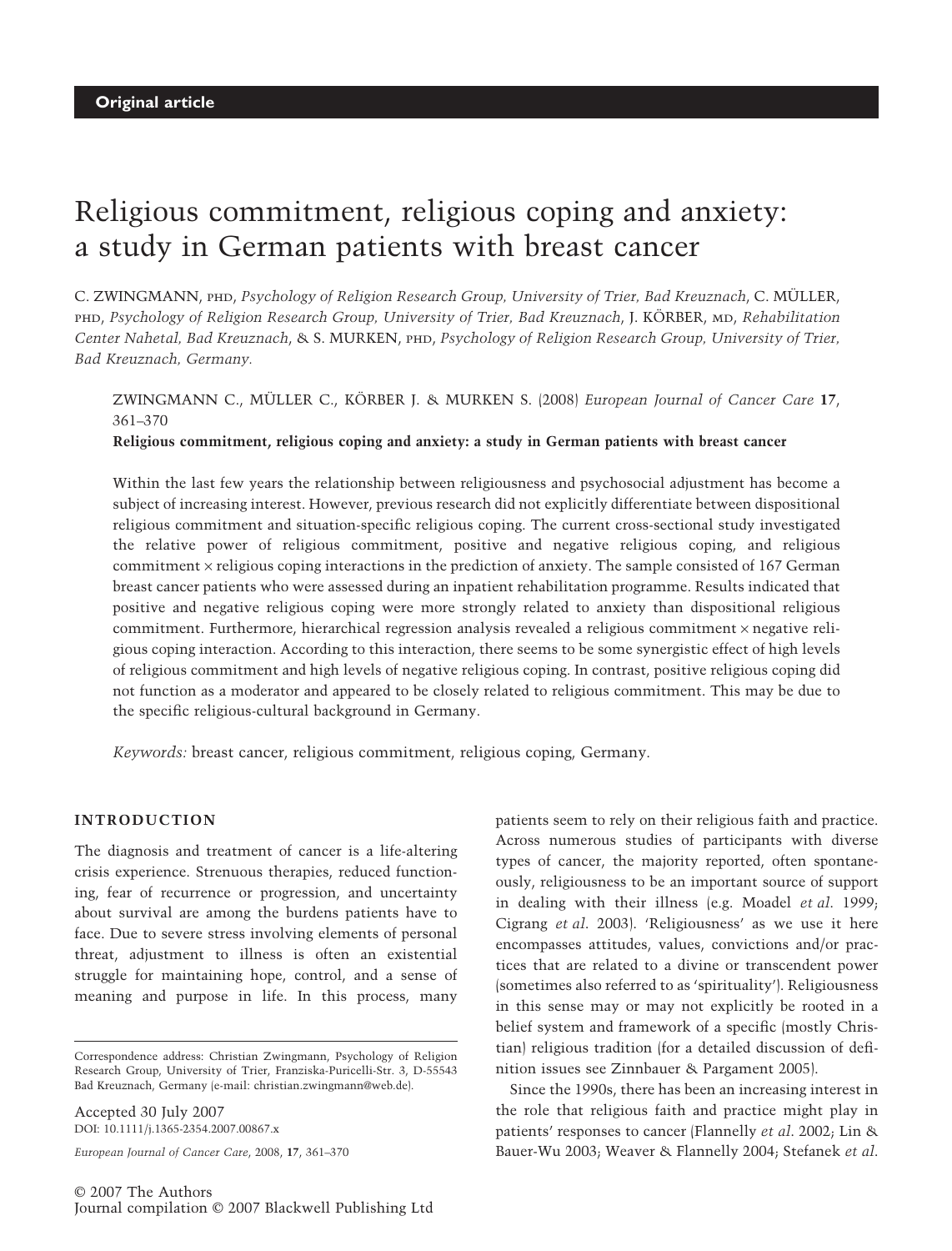2005; Thuné-Boyle *et al*. 2006). A considerable number of quantitative studies have so far found the religiousness of cancer patients to be modestly but meaningfully associated with psychosocial adjustment and beneficial coping strategies (e.g. Fehring *et al*. 1997; Baider *et al*. 1999; Brady *et al*. 1999; Fernsler *et al*. 1999; Gall 2000; Schnoll *et al*. 2000; Mehnert *et al*. 2003). Some studies showed that the relationships hold after accounting for demographic and disease variables (Baider *et al*. 1999; Brady *et al*. 1999; Holland *et al*. 1999).

However, the research results are not entirely consistent. Null findings and even negative associations were also shown, at least for some of the target variables (e.g. Silberfarb *et al*. 1991; Cotton *et al*. 1999; Holland *et al*. 1999; Rifkin *et al*. 1999; Tate & Forchheimer 2002; Nairn & Merluzzi 2003). This outcome may not only be due to variations in patient, disease, and contextual characteristics but also reflect the breadth of measurements used, tapping into different definitions and forms of religiousness (Stefanek *et al*. 2005).

Specifically, previous studies in cancer patients did not explicitly differentiate between religious commitment and religious coping (Sherman & Simonton 2001). Religious commitment denotes the perceived importance of religiousness in one's life and can be viewed as a more or less stable disposition that may or may not constitute a general resource in the coping process. Complementary, religious coping describes how patients draw on their religious faith and practice within a specific situation of crisis (Pargament 1997). The separate assessment of both religious commitment and religious coping has already proved to be useful in samples other than cancer patients: among members of Christian churches who envisioned serious negative life events, Pargament *et al*. (1990) found that measures of religious coping predicted outcomes above and beyond the contribution of more dispositional religious variables. Similar results have emerged from subsequent studies (see Pargament 1997; for an overview).

According to higher order factor analyses, religious coping can be classified into two broad patterns: positive religious coping, i.e. a confident and constructive drawing on religiousness for support, and negative religious coping, i.e. engaging in religious struggle and doubt (Pargament *et al*. 1998, 2000; Ano & Vasconcelles 2005). Recent results in a sample of multiple myeloma patients facing bone marrow transplantation suggest that negative religious coping is adversely and more strongly tied to beneficial outcomes than is positive religious coping (Sherman *et al*. 2005).

Moreover, it should be noted that there is the possibility of relevant interactions between religious commitment and religious coping variables (Huber 2003, 2004). A specific pattern of religious coping might be either beneficial or unfavourable, depending on how highly religious the patient is. Specifically, it can be argued that, among people who view religiousness as important, religious coping efforts are likely to have more important implications for their health and well-being. Such moderating effects have not yet been taken into account in religious coping research. However, two prior studies suggest that religious coping may be more closely related to well-being and adjustment among the more religiously committed: a study of McIntosh *et al*. (1993) of parents who had lost a child to sudden infant's death syndrome found that highly religious parents engaged in more religious cognitive processing about the death of the child. This, in turn, was associated with less psychological distress 18 months later. Another study of Pargament *et al*. (2001) in a national sample of clergy, church elders and members found that clergy as the most committed participants reported higher levels of positive religious coping. This, in turn, was associated with higher levels of well-being.

It also has to be noted that cultural background assumes an important role in the association between religiousness and health. For example, results differ with respect to ethnicity and religious affiliation: whereas religious coping was common among Hispanic and African American cancer patients and exhibited substantial associations with less distress, research with white Americans has generated more limited results (Sherman & Simonton 2001). Similarly, remarkable differences were found between Catholic and Evangelical cancer patients (Alferi *et al*. 1999): in a sample of Hispanic breast cancer patients, religious commitment was associated with reduced distress during the course of the year for Evangelicals, but with increased distress for Catholics. This finding appears to be in line with previous research in other clinical and non-clinical settings, which suggested that Protestants tend to find religious coping a buffering factor in uncontrollable situations whereas Catholics find it helpful in controllable ones (Park *et al*. 1990; Tix & Frazier 1998). Given the importance of cultural background, it should also be emphasized that psycho-oncological research of religiousness has been predominantly conducted in the United States. Thus, findings are limited to this specific religious-cultural context and should – more than previously – be augmented by contributions from other countries, e.g. from Western Europe (Cousson-Gélie *et al*. 2005), South America (Echeverri *et al*. 2004) or Asia (Ando 2004; Matsushita *et al*. 2007).

The study reported here investigated the role of religious variables in response to illness in a sample of German breast cancer patients. So far, there is only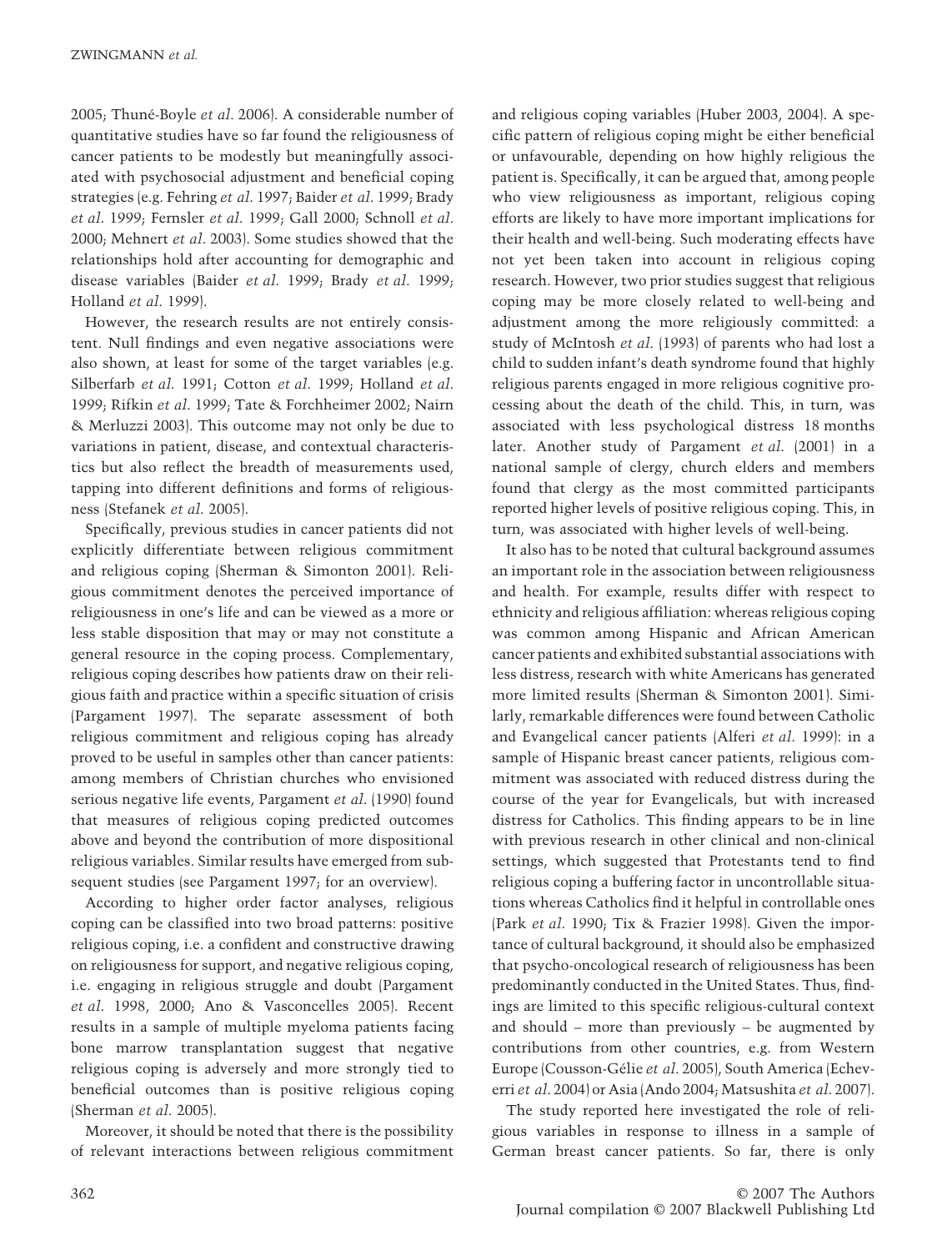limited evidence from German studies that religious faith and practice might be favourable to coping with cancer (Zwingmann 2005): German cancer patients also seem to view religiousness as important in dealing with their illness (Muthny *et al*. 1992; Frick *et al*. 2006). Büssing *et al*. (2005, 2007) concluded that patients' religious/ spiritual attitudes constitute specific psychosocial needs in cancer care. In a longitudinal study conducted by Ferring *et al*. (1994) religious faith was associated with more hope and less emotional distress in cancer patients. Likewise, Becker *et al*. (2006) prospectively found that head-and-neck cancer patients possessing a religious belief seemed to find a better way to deal with therapy's sideeffects. In contrast, Mehnert *et al*. (2003) did not find associations between religious/spiritual beliefs and emotional distress among patients with malignant melanoma. Instead, these patients showed a substantial positive correlation between religious/spiritual beliefs and the use of an active-cognitive coping style, thus replicating findings by Holland *et al*. (1999).

The specific purpose of the present study was to determine the usefulness of the differentiation between religious commitment and religious coping in the prediction of psychosocial adjustment. We expected that religious coping variables as well as interactions between religious commitment and religious coping would be important predictors for psychosocial adjustment. In designing this study, we gave consideration to some criticisms of the general area of religiousness and cancer (Stefanek *et al*. 2005). First, we statistically controlled for relevant confounders. Second, in order to account for differences between Catholics and Protestants, we included indicators of religious affiliation as additional predictors.

The present study is part of a greater research project, some results of which were reported elsewhere (Zwingmann *et al*. 2006). However, our prior analyses did not include religious commitment and hence did not address interactions between religious commitment and religious coping.

#### **METHODS**

This is a cross-sectional study with 167 female German breast cancer patients. Participants filled out questionnaires during a 3-week stay at an inpatient rehabilitation centre. Patients were eligible for participation in the study if they were fluent in German and had been recently diagnosed for the first time. In excluding patients with recurrent breast cancer, we attempted to achieve a relatively homogeneous sample with regard to course of disease and treatment.

#### **Sample and procedures**

Patients were recruited consecutively at an oncological inpatient rehabilitation centre, the 'Rehabilitationsklinik Nahetal', Bad Kreuznach, Germany, between March and September 2003. They were asked to join a group session during their first week of stay. In this session, after a complete description of the study had been presented, written informed consent was obtained from those willing to take part in. Of 247 patients approached, 167 (68%) consented to participate and completed questionnaires.

The participants' mean age was  $57$  years  $(SD = 11)$ , range = 31–83), 69% were married, and 72% lived together with a partner; for 56% the highest level of education was equivalent to junior high school. The time since diagnosis ranged between 1 month and 36 months with a mean post-diagnosis of 11 months  $(SD = 7)$ . Diagnoses comprised Stage 0 (*in situ* carcinoma, 5%), Stage I (30%), Stage II (47%), Stage III (7%), and Stage IV (4%) breast cancer; in 7% information regarding stage was unavailable. Nearly all participants had received surgical treatment (63% breast conservation, 32% mastectomy, and 1% both). In terms of religious affiliation, 45% of the women were Catholics, 38% Protestants (Lutherans), and 5% members of other Christian churches, 10% had abandoned church membership, and 2% had never belonged to any denomination. These frequencies roughly correspond to the denominational distribution in the former West German states: Catholics and Protestants each comprise around 40% of the population, and other affiliation and no membership each constitute approximately 10% (Terwey 2003).

#### **Measures**

All scales were divided by the number of items so that the range of possible scores on the scales is equivalent to the range of possible answers on individual items.

#### *Religious commitment*

Religious commitment was measured with the 10-item Centrality Scale [Z-Skala (C-scale); Huber 2003], a recent German instrument grounded in the classical theoretical viewpoints of Allport (1966) and Glock (1962). 'Centrality' is conceptualized as the degree of (intrinsic) religiousness that guides one's daily life (according to Allport) and assessed as the sum of scores in five basic religious domains: interest, ideology, prayer, experience and worship (according to Glock). Item formulations are intentionally rather general (e.g. 'How often do you think about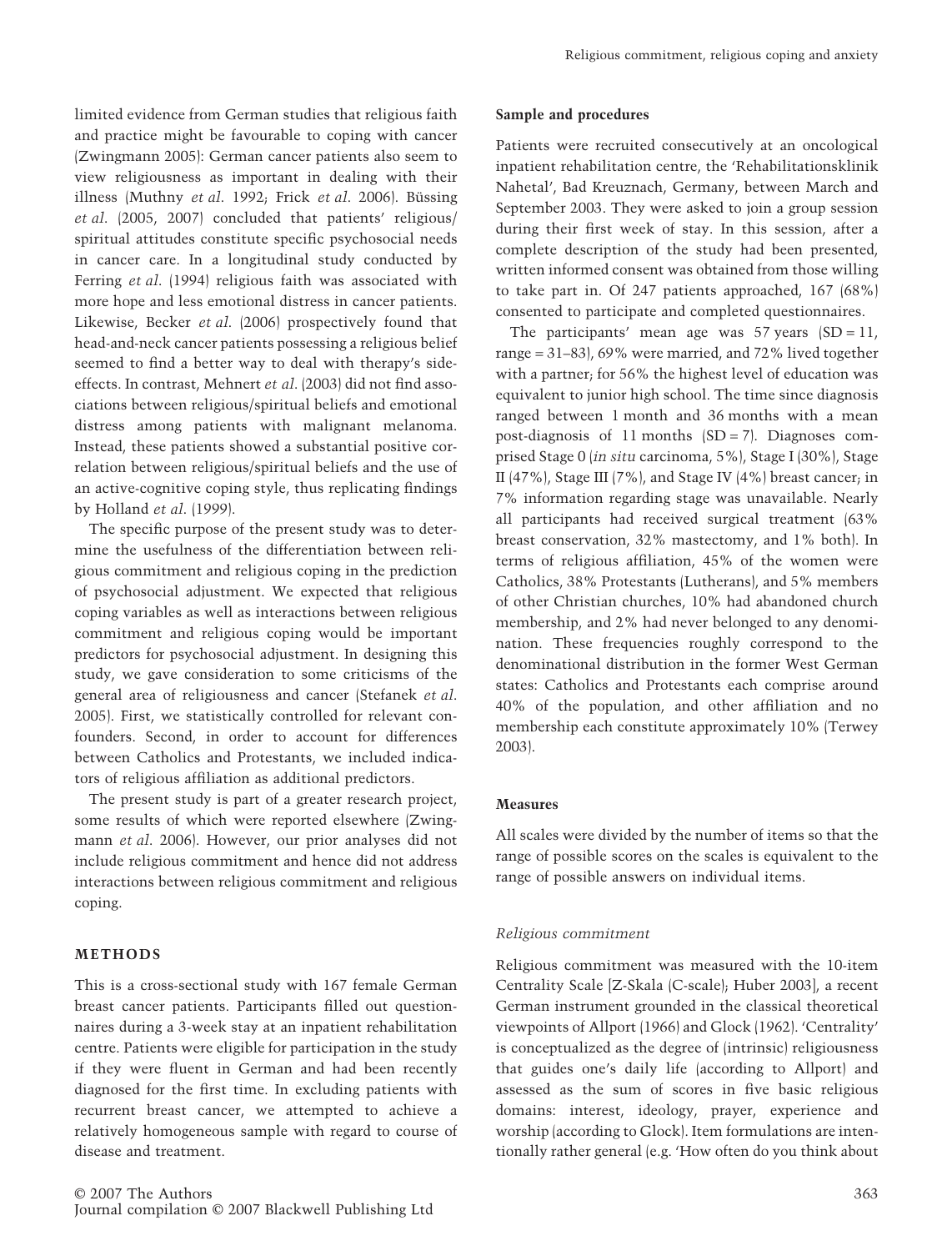|                       | M    | <b>SD</b> | Skewness  |                          |                          |                          |                          |                          |                          |
|-----------------------|------|-----------|-----------|--------------------------|--------------------------|--------------------------|--------------------------|--------------------------|--------------------------|
| 1. C-scale            | 2.08 | 1.01      | 0.02      | $\overline{\phantom{0}}$ | $0.17*$                  | $-0.01$                  | $0.85***$                | 0.08                     | $-0.08$                  |
| 2. Catholic $(0-1)$   | 0.48 | 0.50      | 0.07      | $0.18*$                  | $\overline{\phantom{m}}$ | $-0.74**$                | 0.16                     | $-0.05$                  | $-0.17$                  |
| 2. Protestant $(0-1)$ | 0.36 | 0.48      | $0.58***$ | 0.01                     | $-0.73**$                | $\overline{\phantom{a}}$ | 0.00                     | $0.17*$                  | 0.07                     |
| 4. PRC                | 1.96 | 1.24      | $-0.07$   | $0.85***$                | $0.16*$                  | 0.02                     | $\overline{\phantom{m}}$ | 0.09                     | $-0.15$                  |
| 5. NRC                | 0.89 | 0.81      | $1.02**$  | 0.09                     | $-0.05$                  | $0.22**$                 | 0.10                     | $\overline{\phantom{a}}$ | $0.25***$                |
| 6. HADS-D-A           | .06  | 0.51      | .30       | $-0.11$                  | $-0.16*$                 | 0.04                     | $-0.17*$                 | $0.20*$                  | $\overline{\phantom{a}}$ |

**Table 1.** Descriptive statistics, zero-order (below diagonal; *N* = 141–166), and partial correlations (above diagonal; d.f. = 133–154)

Partial correlations adjusted for age, education and partner. See *Methods* section for dichotomizing (0–1) religious affiliation variables. C-scale, Centrality Scale measuring religious commitment; PRC, positive religious coping; NRC, negative religious coping; HADs-D-A, Anxiety subscale of the German version of the Hospital Anxiety and Depression Scale.  $*P < 0.05$ ,  $*P < 0.01$ .

religious questions?') in order to measure religious commitment irrespective of specific contents and traditions. Ratings are given on a 5-point scale ranging from 0 ('never/ not at all') to 4 ('very often/very much'). The C-scale has been well validated and shows high internal consistency (Cronbach's alpha = 0.94 in this study).

### *Religious coping*

Validated instruments for a refined assessment of religious coping are not yet available in the German language. Therefore, quite analogous to the ideas of the Brief Measure of Religious Coping (Brief RCOPE) (Pargament *et al*. 1998, 2000), we developed 27 items for use with cancer patients that would fit the religious-cultural context in Germany. In contrast to the Brief RCOPE, we avoided strong religious words like 'devil' or 'sin'. Participants rated the items on a 5-point scale from 0 ('not at all') to 4 ('very much'). An exploratory factor analysis (principal axis factoring, Varimax rotation) clearly indicated the presence of two factors (variance accounted for 54.4% and 12.8% respectively). The first scale, positive religious coping, contains 18 items and measures the degree to which religiousness offers support, meaning and solace in response to disease (Cronbach's alpha = 0.98; e.g. 'I'm seeking help from God in leveraging my resources'). The second scale, negative religious coping, comprises nine items that address bargaining and quarrelling with God, feelings of punishment by God, and religious doubt (Cronbach's alpha = 0.89; e.g. 'I'm asking myself why God is testing me'). Positive religious coping and negative religious coping were not significantly related (see Table 1).

*Psychosocial adjustment*

As an indicator of psychological adjustment we used the Anxiety subscale of the German version of the Hospital Anxiety and Depression Scale (HADS-D-A; Herrmann *et al*. 1995; seven items). All items are scored on a 4-point scale ranging from 0 to 3. The HADS-D is well validated and internationally comparable (Herrmann 1997). Cronbach's alpha for the Anxiety subscale is 0.80 in this study, which is perfectly in line with prior findings.

## **Statistical procedures**

Several sets of statistical analyses were conducted. First, preliminary correlation analyses for control variables were performed. Second, descriptive statistics as well as zeroorder and partial correlation matrices were calculated for religious variables and anxiety. Finally, in order to approach the research question directly, a hierarchical multiple regression analysis was carried out with anxiety as the dependent variable.

To satisfy the requirements of regression analysis, the following categorical variables were dichotomously coded as follows: education: low (0; equivalent to junior high school and lower) versus high (1; equivalent to high school and higher); partner: living without (0) versus living with (1) a partner; surgical procedure: breast conservation (0) versus mastectomy or both (1); Catholic affiliation: Catholic (1) versus other (0); Protestant affiliation: Protestant (1) versus other (0).

Assumptions of regression analysis were carefully examined; residual diagnostics did not reveal serious departures. All statistical tests were two-sided, and all analyses were performed with pairwise deletion of missing data.<sup>1</sup> spss 14.0 for Windows software (spss Inc, Chicago, IL) was used for statistical computations.

### **RESULTS**

### **Preliminary analyses for control variables**

Correlation coefficients were calculated between sociodemographic characteristics as well as cancer descriptors

<sup>&</sup>lt;sup>1</sup>Repeating the analyses with listwise deletion of missing data did not change the overall pattern of results.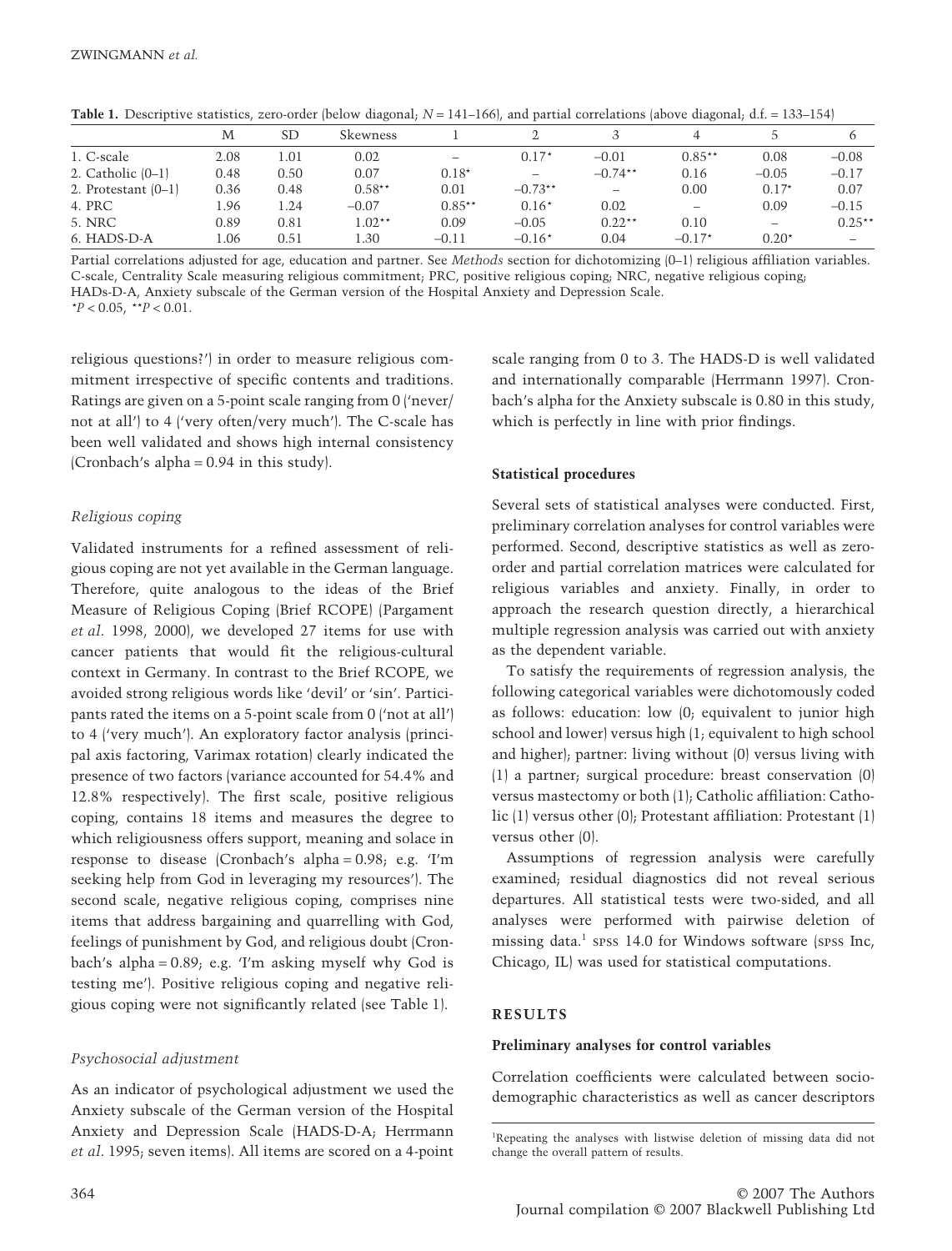and all other measures in order to determine whether they functioned as potential confounders.

Significant relationships were found only for demographic variables: older patients reported higher religious commitment,  $r(164) = 0.19$ ,  $P < 0.05$ , more negative religious coping,  $r(161) = 0.22$ ,  $P < 0.01$ , and less anxiety,  $r(144) = -0.17$ ,  $P < 0.05$ . Higher-educated participants used less negative religious coping,  $r(154) = -0.21$ ,  $P < 0.01$ . Patients living with a partner also used less negative religious coping,  $r(161) = -0.17$ ,  $P < 0.05$ . Cancer descriptors (stage, time since diagnosis, surgical procedure) were not significantly related to any of the measures utilized.

In sum, three out of six control variables showed significant correlations with religious variables or with anxiety. Therefore, these three variables – i.e. age, education, and partner – were controlled for in subsequent analyses.

#### **Descriptive statistics and correlations**

Table 1 reports descriptive statistics as well as zero-order and partial correlations for religious variables and anxiety. The average scores for religious commitment and positive religious coping fell near the midpoint of the potential range and the scales were normally skewed. In contrast, the mean score for negative religious coping was relatively low and the scale was positively skewed. Patients' mean anxiety score fell below the midpoint of the potential range; skewness was normal. However, a comparison with a German sample of healthy women revealed a percentile of about 70 for patients' average anxiety score (Herrmann *et al*. 1995).

Religious commitment and positive religious coping were highly correlated. Catholics tended to score higher on these variables. In contrast, Protestants revealed somewhat higher scores on negative religious coping, which was virtually unrelated to the other religious measures. Anxiety was negatively tied to positive religious coping and positively to negative religious coping. In addition, Catholics reported somewhat less anxiety. The overall correlation pattern hardly changed after controlling for age, education and partner.

#### **Hierarchical regression analysis**

The dependent variable was anxiety. Control variables were entered into the regression equation as the first block of predictors in order to partial out their effects. The following three blocks comprised various types of religious variables: the second block consisted of 'basic' religious variables, namely religious commitment and religious affiliation indicators; the third block included religious coping variables; the last block was made up of the religious commitment  $\times$  religious coping interactions. Interaction terms were formed by multiplying together the respective standardized predictors. For equations containing interactions, the recommendations of Aiken and West (1991) were followed in order to achieve appropriate standardized solutions.

Due to the presence of high correlations among some of the religious variables (religious commitment/positive religious coping, Catholic/Protestant; see Table 1), blocks 2–4 were performed as stepwise analyses (forward selection, *P* < 0.05 criterion for entry). Sequential variable selection techniques generally produce regression models without serious multi-collinearity, thus providing well interpretable beta weights (Glantz & Slinker 1990). In our opinion, this favourable feature compensates for the disadvantage that the specific sequential steps applied here may yield a regression equation containing significant interactions without including one or both of the corresponding first-order terms. It is true that this is a violation of the traditional 'hierarchy principle' (Aiken & West 1991). It is, nonetheless, assumed that the weighted average ('main') effects concerned are not significant, because they did not reach the entry criterion in prior steps. Entering these non-significant main effects would not change the overall pattern, but potentially produce large standard errors due to multi-collinearity and complicate straightforward interpretation of beta coefficients. Thus, our hierarchical forward entry procedure seems justified.

Table 2 shows the results from hierarchical regression analysis. After controlling for age, education and partner (block 1), basic religious variables (block 2) were not significantly related to anxiety. On the contrary, religious coping variables (block 3) were selected as incremental predictors: anxiety was increased by negative religious coping and reduced by positive religious coping. Up to this point, the correlational pattern reported in Table 1 is more or less reflected. However, the religious commitment  $\times$ negative religious coping interaction (block 4) proved to be an additional predictor of anxiety, thereby reducing the predictive power of positive religious coping.

Analysed with the method recommended by Aiken and West (1991), the simple slopes of anxiety on religious commitment at low (1 SD below the mean) and high (1 SD above the mean) levels of negative religious coping are displayed in Figure 1. At a low level of negative religious coping, religious commitment exhibited a significant negative relationship with anxiety. In contrast, at a high level of negative religious coping, relationships were in the opposite direction.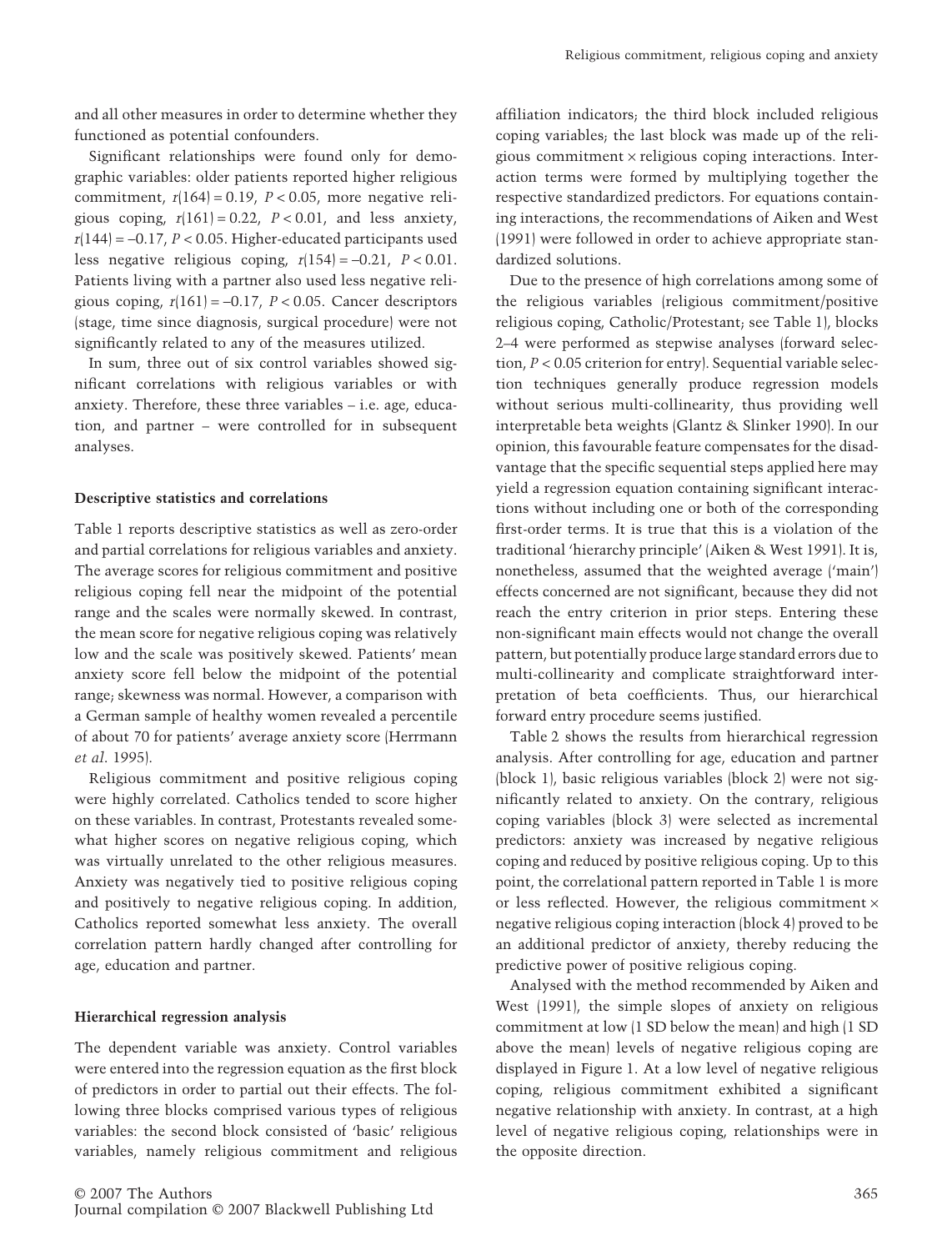| Table 2. Hierarchical regression summary for anxiety on reli- |  |  |  |
|---------------------------------------------------------------|--|--|--|
| gious variables $(N = 144-166)$                               |  |  |  |

|                           | HADS-D-A |           |          |           |  |  |
|---------------------------|----------|-----------|----------|-----------|--|--|
|                           | Step 1   | Step 2    | Step 3   | Step 4    |  |  |
| Intercept                 |          |           |          | $1.21***$ |  |  |
| Block 1 (enter)           |          |           |          |           |  |  |
| Age                       | $-0.18*$ | $-0.22*$  | $-0.20*$ | $-0.01$   |  |  |
| Education (0-1)           | $-0.08$  | $-0.04$   | $-0.03$  | 0.02      |  |  |
| Partner $(0-1)$           | 0.03     | 0.06      | 0.06     | 0.05      |  |  |
| Block 2 $(P_{in} = 0.05)$ |          |           |          |           |  |  |
| C-scale                   |          |           |          |           |  |  |
| Catholic $(0-1)$          |          |           |          |           |  |  |
| Protestant (0-1)          |          |           |          |           |  |  |
| Block 3 $(P_{in} = 0.05)$ |          |           |          |           |  |  |
| <b>NRC</b>                |          | $0.25***$ | $0.27**$ | $0.17**$  |  |  |
| PRC                       |          |           | $-0.17*$ | $-0.02$   |  |  |
| Block 4 $(P_{in} = 0.05)$ |          |           |          |           |  |  |
| $C$ -scale $\times$ NRC   |          |           |          | $0.18***$ |  |  |
| $C$ -scale $\times$ PRC   |          |           |          |           |  |  |
| $R^2$ change              | 0.03     | $0.06***$ | $0.03*$  | $0.08**$  |  |  |
| $R^2$                     | 0.03     | $0.09**$  | $0.12**$ | $0.20**$  |  |  |
| Adjusted $R^2$            | 0.01     | 0.07      | 0.09     | 0.16      |  |  |

Standardized effects (beta weights) are shown. The appropriate standardized solution for use with multiplicative terms typically contains a non-zero intercept (Aiken & West 1991). See *Methods* section for dichotomizing (0–1) categorical predictors.

HADS-D-A, Anxiety subscale of the German version of the Hospital Anxiety and Depression Scale; C-scale, Centrality Scale measuring religious commitment; NRC, negative religious coping; PRC, positive religious coping.  $*P < 0.05$ ,  $*P < 0.01$ .

## **DISCUSSION**

The present study investigated a sample of German breast cancer patients. Correlation analyses and a hierarchical regression analysis inquired into the interrelations between religious variables and anxiety in order to clarify the relative power of religious commitment, religious coping variables and religious commitment  $\times$  religious coping interactions in the prediction of anxiety.

Analyses controlled for relevant confounders. Furthermore, religious affiliation variables were included in the analyses in order to reveal potential differences between Catholics and Protestants. However, to start with, we found that all these variables had only a limited influence: there were some significant relationships between sociodemographic characteristics (age, education, partner) and the other measures; but after we took into account these potential confounders, correlational patterns largely remained unchanged (see Table 1). Consideration of religious affiliation variables also did not alter the overall picture. It is true that Catholic women reported higher religious commitment, higher positive religious coping and lower anxiety, whereas Protestant patients showed



**Figure 1.** Simple slopes of anxiety on religious commitment by levels of negative religious coping, conditioned on values of zero for covariates and positive religious coping. Abscissa represents standardized scores  $(Min = -2.05, Max = 1.89)$ . — low negative religious coping  $(-1 \text{ SD})$ ;  $-$  - high negative religious coping  $(+1)$ SD).

more negative religious coping (see Table 1). However, religious affiliation indicators did not reach the entry criterion in the hierarchical regression analysis conducted (see Table 2). That is, complex relationships proved to be identical for Catholics and Protestants. Some US findings suggest that associations between religiousness and health may substantially differ with respect to religious affiliation (Park *et al*. 1990; Tix & Frazier 1998; Alferi *et al*. 1999), but this was not the case in our German sample. Previous German research also concluded that there are more commonalities than differences between Catholics and Protestants (Lukatis & Lukatis 1989; Koch 1992; Zwingmann *et al*. 2004).

A first notable finding from regressing anxiety on religious variables is that religious commitment by itself turned out to be a very weak predictor. In fact, although the correlation pointed in the expected direction, religious commitment was not significantly related to anxiety (see Table 1) and did not reach the entry criterion in hierarchical regression analysis (see Table 2). Thus, perceived importance of religiousness did not constitute a dispositional coping resource in our sample. Accordingly, Mehnert *et al*. (2003) also did not find significant associations between dispositional religious/spiritual beliefs and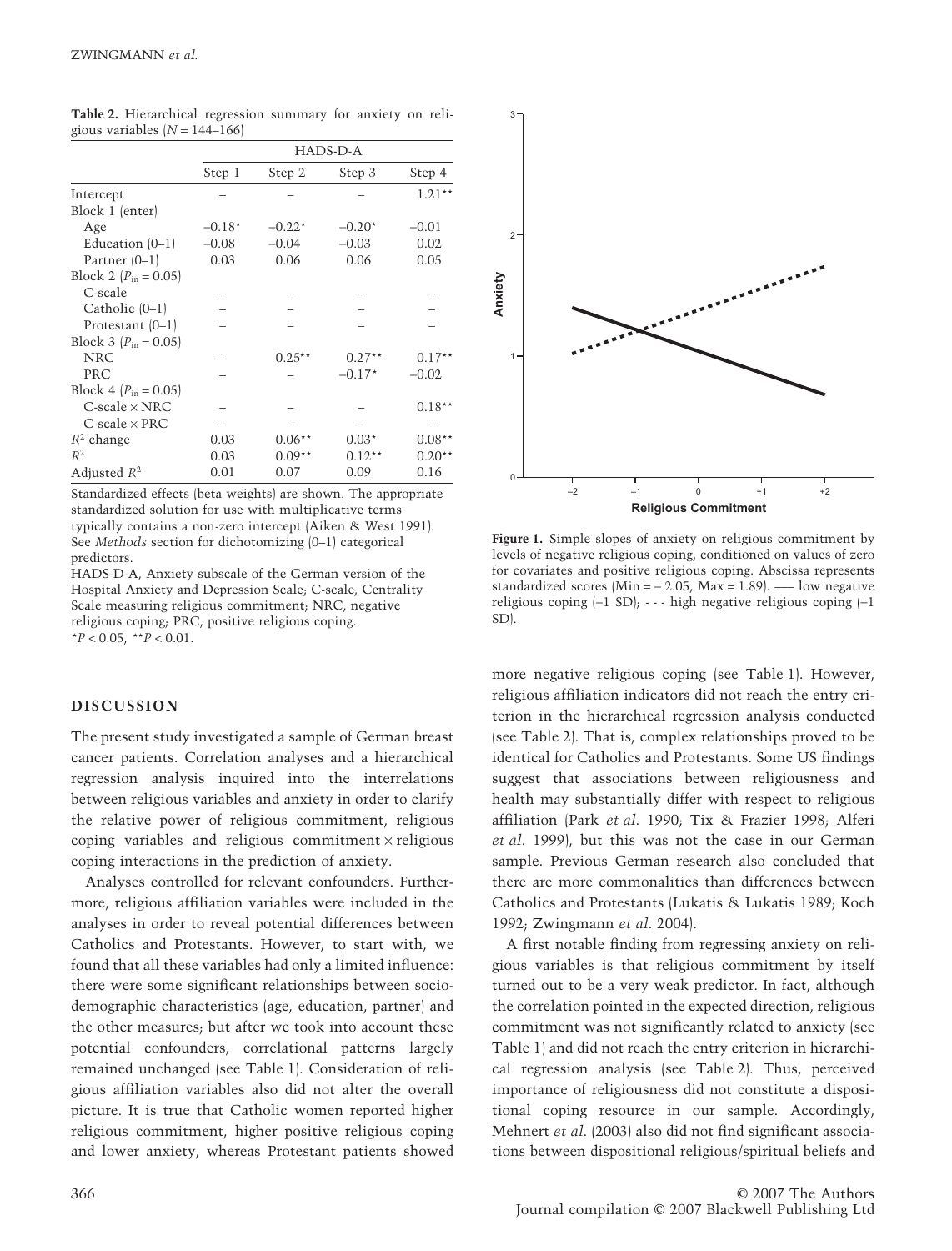emotional distress in their recent cross-sectional study with German melanoma patients.

By comparison, religious coping variables were more strongly related to anxiety in the present study (see Table 1) and accounted for a considerable increment in the prediction of anxiety  $(R^2 \text{ change} = 0.06 + 0.03 = 0.09)$ ; see Table 2). This result seems to be in line with the conclusion by Pargament *et al*. (1990) that religious measures tailored to a particular situation of coping with crisis exhibit greater predictive power than generalized dispositional religious variables such as religious commitment.

Religious coping as measured in this study encompasses two sharply divergent patterns: positive religious coping, i.e. the constructive search for support, meaning and solace in religiousness, and negative religious coping, i.e. religious struggle and doubt. Positive religious coping was strongly correlated with religious commitment  $(r = 0.85)$ ; see Table 1). Both variables were similarly distributed and showed negative associations with anxiety. Although the relationships were stronger for positive religious coping (see Table 1), presumably due to the crisis-specific nature of this measure, religious commitment and positive religious coping have to be considered as fairly associated constructs. The level of the correlation between religious commitment and positive religious coping in our study  $(r = 0.85)$  seems to be somewhat higher than what is reported between similar measures of religious disposition and religious coping in the United States (e.g. *r* between 0.50 and 0.65 in students who had experienced the death of a friend and were presented with stressful vignettes respectively; Bjorck & Cohen 1993; Park & Cohen 1993). This may be in part due to religious-cultural differences: whereas belief in God is very widespread among Americans (>96%) and almost constant since 1944 (Bishop 1999), it is remarkably declining in Germany, presently totalling 63% in the former West German states and merely 13% in the new East German states (Terwey 2003). Concomitantly, religious beliefs are becoming increasingly personal, detached from church and heterogeneous (Frick *et al*. 2006). Against this background, it may be conceivable that Germans who nevertheless describe themselves as religiously committed are those who already have experienced support through religiousness and possess an easy access to positive religious coping strategies.

In contrast, negative religious coping was virtually uncorrelated with both religious commitment and positive religious coping but positively related to anxiety. In addition, negative religious coping was positively skewed. That is, in our sample, only relatively few breast cancer patients were activating this religious coping pattern. Negative religious coping was more frequently reported by older women, less-educated participants, patients living without a partner and by Protestants.

In a sample of multiple myeloma patients, Sherman *et al*. (2005) found that negative religious coping was more strongly tied to outcomes than was positive religious coping: patients who struggled with their faith in response to their illness reported increased distress and cancerrelated stress-symptoms as well as diminished emotional and social well-being. In our study, relationships proved to be somewhat more complex: we found an incremental  $religious commitment \times negative$  religious coping interaction which accounted for a further increment in the prediction of anxiety  $\langle R^2 \rangle$  change = 0.08; see Table 2). According to this interaction, high and low negative religious coping at the lowest level of religious commitment appeared to be relatively equal, whereas at a high level of religious commitment high and low negative religious coping diverged in their relation to anxiety (see Fig. 1). Thus, there seems to be some synergistic effect of high levels of religious commitment and high levels of negative religious coping: negative images of God may be viewed as central to one's life – and therefore provocative of anxiety.

When the religious commitment  $\times$  negative religious coping interaction was entered into the regression equation, the predictive power of positive religious coping was remarkably reduced. Thus, the religious commitment  $\times$ negative religious coping interaction did not exclusively explain additional variance components in anxiety but substituted variance components in anxiety that were previously explained by positive religious coping. This substitution may be attributed to the fact that the religious  $commitment \times negative$  religious coping interaction includes information about religious commitment, which – in turn – was highly correlated to positive religious coping. Also, there was no religious commitment  $\times$ positive religious coping interaction. Thus, the few US findings of positive religious coping being more closely related to the well-being among the more religiously committed (McIntosh *et al*. 1993; Pargament *et al*. 2001) could not be replicated in our German study. This may also be due to the high correlation between religious commitment and positive religious coping in our study.

# **LIMITATIONS AND CONCLUDING REMARKS**

Several limitations of the present study deserve mention. First, it was conducted with a homogenous German sample, so the ability to generalize the findings to other populations of cancer patients is limited. The participants, newly diagnosed with breast cancer, were exclusively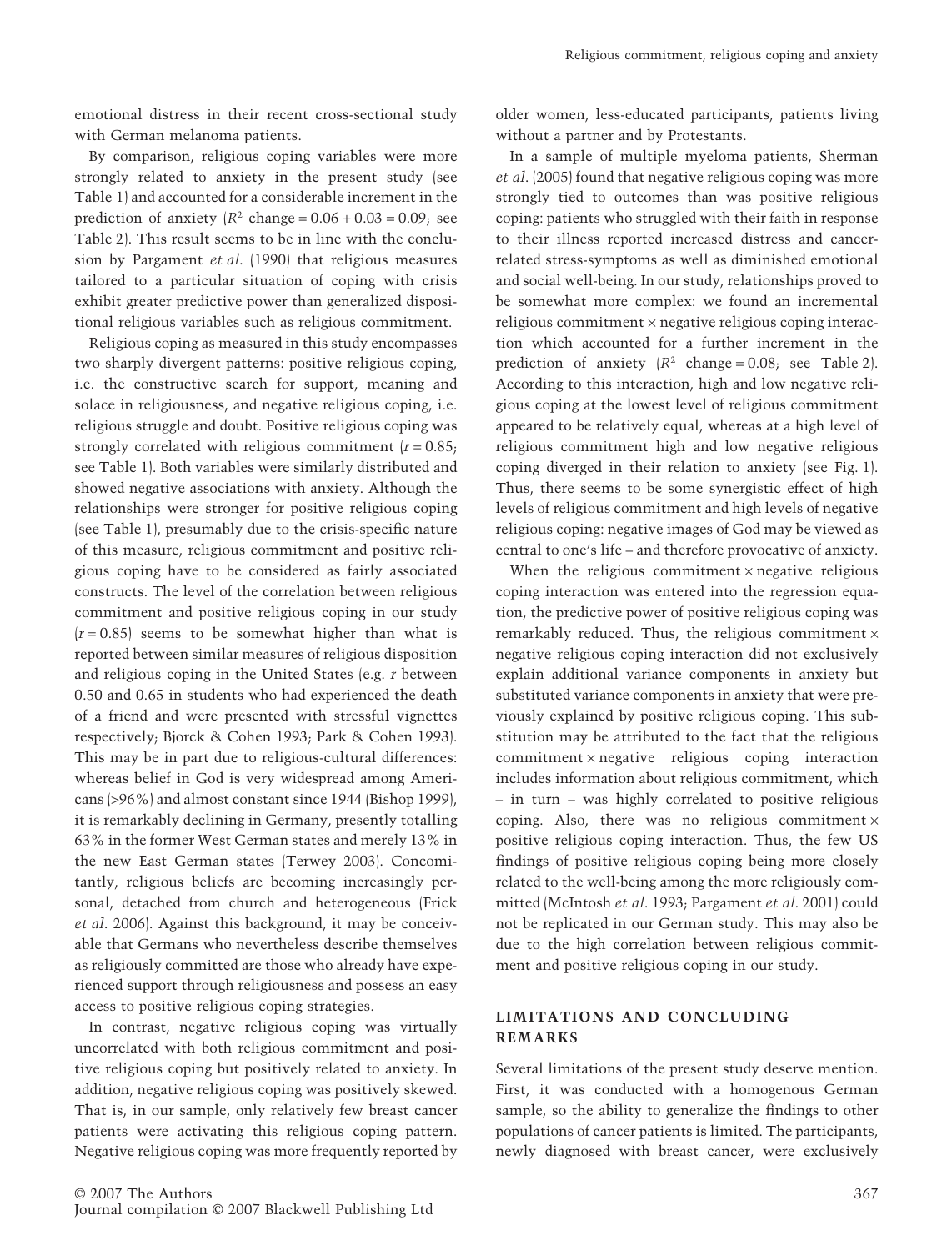women and had a relatively favourable prognosis. Second, psychosocial adjustment in this study was regarded as absence of anxiety as measured by the HADS-D-A. Surely, this does not reflect the complexity of psychosocial adjustment and also limits the ability to make generalizations from the findings. Finally, b-coefficients determined through hierarchical regression should not be used for predictive purposes, especially if the interaction term is included. In order to avoid multi-collinearity, sequential selections allowed for violations of the 'hierarchy principle'. Although it is assumed that this does not alter the overall pattern of results, accuracy of prediction is affected.

Despite the study's limitations, however, the present findings yield support to the argumentation that religious variables play a role in the adjustment of German cancer patients: regressing anxiety on religious variables yielded considerable increments. Our findings also highlight the need for a separate assessment of religious commitment and religious coping: positive and negative religious coping were more strongly related to anxiety than dispositional religious commitment. Furthermore, the regression of anxiety on various religious variables revealed a  $religious commitment \times negative religious coping interac$ tion. In contrast, positive religious coping did not function as a moderator and appeared to be closely related to religious commitment. This may be due to the specific religious-cultural background in Germany.

For practical reasons, particular attention should be given to the potentially negative influence of religious struggle and doubt on the adaptation process of German breast cancer patients, especially in highly religious persons. In our sample, older, less-educated, partnerless and Protestant women were particularly prone to engage in negative religious coping. Murken and Müller (2007) give several instructive examples of positive as well as negative religious coping taken from additional in-depth interviews with some patients of our sample.

## **ACKNOWLEDGEMENT**

The study was supported by a grant from the Volkswagen Foundation (Germany) to Sebastian Murken.

#### **REFERENCES**

- Aiken L.S. & West S.G. (1991) *Multiple Regression: Testing and Interpreting Interactions*. Sage, Newbury Park, CA, USA.
- Alferi S.F., Culver J.L., Carver C.S., Arena P.L. & Antoni M.H. (1999) Religiosity, religious coping, and distress: a prospective study of Catholic and Evangelical women in treatment for early-stage breast cancer. *Journal of Health Psychology* **4**, 343– 356.
- Allport G.W. (1966) The religious context of prejudice. *Journal for the Scientific Study of Religion* **6**, 191–206.
- Ando M. (2004) A pilot study of life review interview for advanced cancer patients. *Japanese Journal of Counseling Science* **37**, 221–231.
- Ano G.G. & Vasconcelles E.B. (2005) Religious coping and psychosocial adjustment to stress: a meta-analysis. *Journal of Clinical Psychology* **61**, 1–20.
- Baider L., Russak S.M., Perry S., Kash K., Gronert M., Fox B., Holland J.C. & Kaplan-DeNour A. (1999) The role of religious and spiritual beliefs in coping with malignant melanoma: an Israeli sample. *Psycho-Oncology* **8**, 27–35.
- Becker G., Momm F., Xander C., Bartelt S., Zander-Heinz A., Budischewski K.,Domin C., Henke M., Adamietz I.A. & Frommhold H. (2006) Religious belief as a coping strategy. An explorative trial in patients irradiated for head-and-neck cancer. *Strahlentherapie und Onkologie* **13**, 270–276.
- Bishop G. (1999) Poll trends. Americans' belief in God. *Public Opinion Quarterly* **63**, 421–434.
- Bjorck J.P. & Cohen L.H. (1993) Coping with threats, losses, and challenges. *Journal of Social and Clinical Psychology* **12**, 56–72.
- Brady M.J., Peterman A.H., Fitchett G., Mo M. & Cella D. (1999) A case for including spirituality in quality of life measurement in oncology. *Psycho-Oncology* **8**, 417–428.
- Büssing A., Ostermann T. & Matthiessen P.F. (2005) Search for meaningful support and the meaning of illness in German cancer patients. *Anticancer Research* **25**, 1449–1455.
- Büssing A., Ostermann T. & Koenig H.G. (2007) Relevance of religion and spirituality in German patients with chronic diseases. *International Journal of Psychiatry in Medicine* **37**, 39–57.
- Cigrang J.A., Hryshko Mullen A. & Peterson A.L. (2003) Spontaneous reports of religious coping by patients with chronic physical illness. *Journal of Clinical Psychology in Medical Settings* **10**, 133–137.
- Cotton S.P., Levine E.G., Fitzpatrick C.M., Dold K.H. & Targ E. (1999) Exploring the relationships among spiritual well-being, quality of life, and psychological adjustment in women with breast cancer. *Psycho-Oncology* **8**, 429–438.
- Cousson-Gélie F., Irachabal S., Bruchon-Schweitzer M., Dilhuydy J.M. & Lakdja F. (2005) Dimensions of cancer locus of control scale as predictors of psychological adjustment and survival in breast cancer patients. *Psychological Reports* **97**, 699–711.
- Echeverri M.R.M., Porras C. & Ballesteros B.P. (2004) Caracteristicas espirituales y religiosas de pacientes con cancer que asisten al Centro Javeriano de Oncología. *Universitas Psychologica. La Revista* **3**, 231–246.
- Fehring R.J., Miller J.F. & Shaw C. (1997) Spiritual well-being, religiosity, hope, depression, and other mood states in elderly people coping with cancer. *Oncology Nursing Forum* **24**, 663– 671.
- Fernsler J.I., Klemm P. & Miller M.A. (1999) Spiritual well-being and demands of illness in people with colorectal cancer. *Cancer Nursing* **22**, 134–140.
- Ferring D., Filipp S.-H. & Klauer T. (1994) Korrelate der Überlebenszeit bei Krebspatienten: Ergebnisse einer follow-back-Studie [Correlates of survival time in cancer patients: results of a follow-back study]. In: *Krankheitsverarbeitung* (eds Heim, E. & Perrez, M.), pp. 63–73. Hogrefe, Göttingen, Germany.
- Flannelly L.T., Flannelly K.J. & Weaver A.J. (2002) Religious and spiritual variables in three major oncology nursing journals: 1990–99. *Oncology Nursing Forum* **29**, 679–685.
- Frick E., Riedner C., Fegg M., Hauf S. & Borasio G.D. (2006) A clinical interview assessing cancer patients' spiritual needs and preferences. *European Journal of Cancer Care* **15**, 238–243.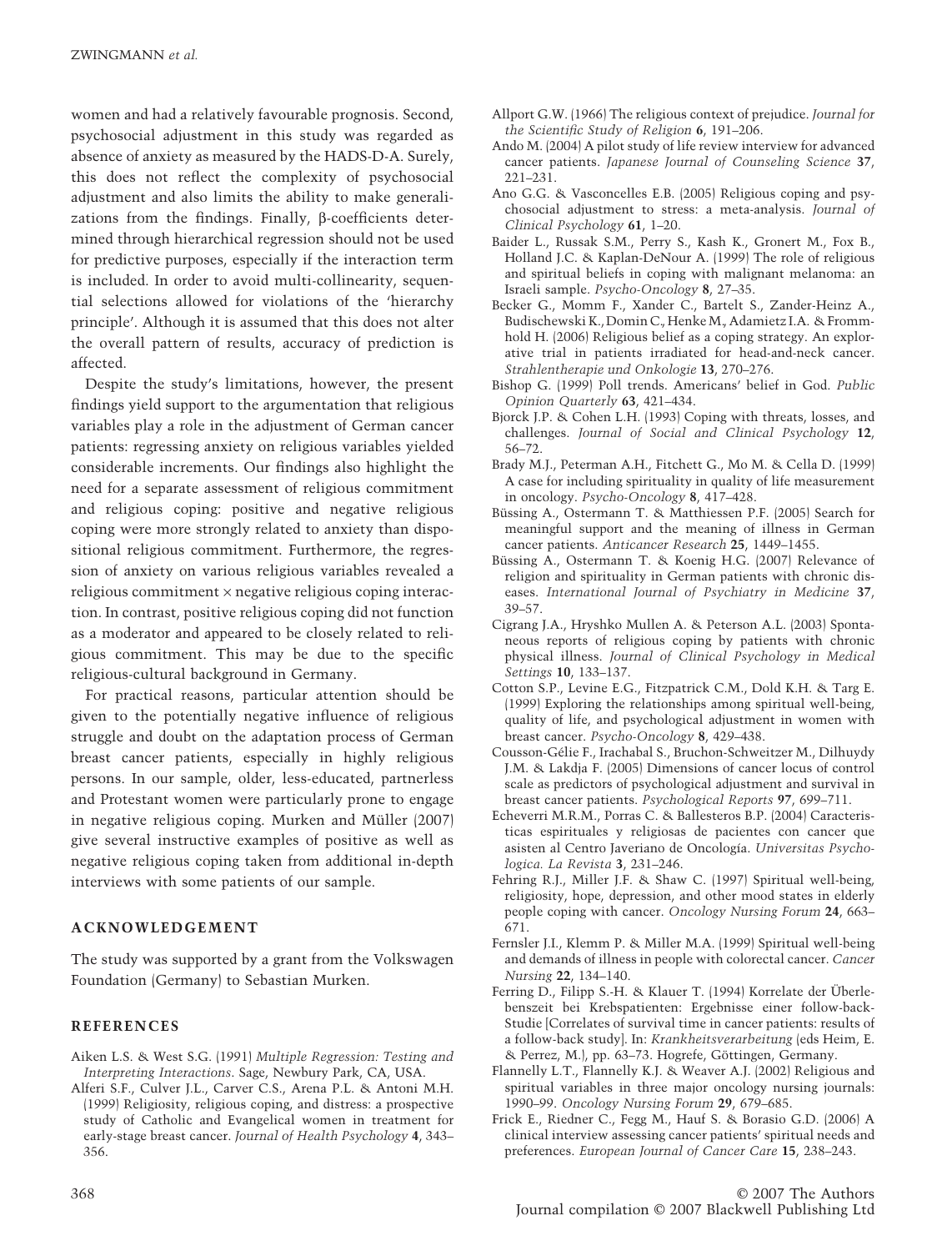- Gall T.L. (2000) Integrating religious resources within a general model of stress and coping: long-term adjustment to breast cancer. *Journal of Religion and Health* **39**, 167–182.
- Glantz S.A. & Slinker B.K. (1990) *Primer of Applied Regression and Analysis of Variance*. McGraw-Hill, New York, USA.
- Glock C.Y. (1962) On the study of religious commitment. *Religious Education* **57** (Suppl.), 98–110.
- Herrmann C. (1997) International experiences with the hospital anxiety and depression scale – a review of validation data and clinical results. *Journal of Psychosomatic Research* **42**, 17–41.
- Herrmann C., Buss U. & Snaith R.P. (1995) *HADS-D Hospital Anxiety and Depression Scale – Deutsche Version* [*HADS-D – German Version*]. Huber, Bern, Switzerland.
- Holland J.C., Passik S., Kash K.M., Russak S.M., Gronert M.K., Sison A., Lederberg M., Fox B. & Baider L. (1999) The role of religious and spiritual beliefs in coping with malignant melanoma. *Psycho-Oncology* **8**, 14–26.
- Huber S. (2003) *Zentralität und Inhalt. Ein neues multidimensionales Messmodell der Religiosität* [*Centrality and Contents. A new Multidimensional Measurement Model of Religiosity*]. Leske + Budrich, Opladen, Germany.
- Huber S. (2004) Zentralität und Inhalt. Eine Synthese der Messmodelle von Allport und Glock [Centrality and contents. a synthesis of the measurement models by Allport and Glock]. In: *Religiosität: Messverfahren und Studien zu Gesundheit und Lebensbewältigung. Neue Beiträge zur Religionspsychologie* (eds Zwingmann, C. & Moosbrugger, H.), pp. 79–105. Waxmann, Münster, Germany.
- Koch A. (1992) Religiosität und Kirchlichkeit in Deutschland [Religiosity and church commitment in Germany]. In: *Blickpunkt Gesellschaft: Einstellungen und Verhalten der Bundesbürger in Ost und West* (eds Mohler, P.P. & Bandilla, W.), pp. 141–155. Westdeutscher Verlag, Opladen, Germany.
- Lin H.-R. & Bauer-Wu S.M. (2003) Psycho-spiritual well-being in patients with advanced cancer: an integrative review of the literature. *Journal of Advanced Nursing* **44**, 69–80.
- Lukatis I. & Lukatis W. (1989) Protestanten, Katholiken und Nicht-Kirchenmitglieder. Ein Vergleich ihrer Wert- und Orientierungsmuster [Protestants, Catholics, and religious nones. A comparison of their patterns of value and orientation]. In: *Religion und Konfession* (ed. Daiber, K.-F.), pp. 17–71. Lutherisches Verlagshaus, Hannover, Germany.
- Matsushita T., Murata H., Matsushima E., Sakata Y., Miyasaka N. & Aso T. (2007) Emotional state and coping style among gynecologic patients undergoing surgery. *Psychiatry and Clinical Neurosciences* **61**, 84–93.
- McIntosh D.N., Silver R.C. & Wortman C.B. (1993) Religion's role in adjustment to a negative life event: coping with the loss of a child. *Journal of Personality and Social Psychology* **65**, 812–821.
- Mehnert A., Rieß S. & Koch U. (2003) Die Rolle religiöser Glaubensüberzeugungen bei der Krankheitsbewältigung Maligner Melanome [The role of religious beliefs in coping with malignant melanoma]. *Verhaltenstherapie und Verhaltensmedizin* **24**, 147–166.
- Moadel A., Morgan C., Fatone A., Grennan J., Carter J., Laruffa G., Skummy A. & Dutcher J. (1999) Seeking meaning and hope: self-reported spiritual and existential needs among an ethnically-diverse cancer patient population. *Psycho-Oncology* **8**, 378–385.
- Murken S. & Müller C. (2007) 'Gott hat mich so ausgestattet, dass ich den Weg gehen kann.' Religiöse Verarbeitungsstile nach der Diagnose Brustkrebs ['God gave me the means to walk my path.' Religious coping styles after diagnosed with breast cancer]. *Lebendiges Zeugnis* **62**, 115–128.
- Muthny F.A., Bechtel M. & Spaete M. (1992) Laienätiologien und Krankheitsverarbeitung bei schweren körperlichen Erkrankungen [Lay theories and coping with severe somatic diseases]. *Psychotherapie Psychosomatik Medizinische Psychologie* **42**, 41–53.
- Nairn R.C. & Merluzzi T.V. (2003) The role of religious coping in adjustment to cancer. *Psycho-Oncology* **12**, 428–441.
- Pargament K.I. (1997) *The Psychology of Religion and Coping: Theory, Research, and Practice*. Guilford, New York, USA.
- Pargament K.I., Ensing D.S., Falgout K., Olsen H., Reilly B., Van Haitsma K. & Warren R. (1990) God help me: (I): religious coping efforts as predictors of the outcomes to significant negative life events. *American Journal of Community Psychology* **18**, 793–824.
- Pargament K.I., Smith B.W., Koenig H.G. & Perez L.M. (1998) Patterns of positive and negative religious coping with major life stressors. *Journal for the Scientific Study of Religion* **37**, 710–724.
- Pargament K.I., Koenig H.G. & Perez L.M. (2000) The many methods of religious coping: development and initial validation of the RCOPE. *Journal of Clinical Psychology* **56**, 519–543.
- Pargament K.I., Tarakeshwar N., Ellsion C.G. & Wulff K.M. (2001) Religious coping among the religious: the relationship between religious coping and well-being in a national sample of Presbyterian clergy, elders, and members. *Journal for the Scientific Study of Religion* **40**, 497–513.
- Park C.L., Cohen L.H. & Herb L. (1990) Intrinsic religiousness and religious coping as life stress moderators for Catholics versus Protestants. *Journal of Personality and Social Psychology* **59**, 562–574.
- Park C.L. & Cohen L.H. (1993) Religious and nonreligious coping with the death of a friend. *Cognitive Therapy and Research* **17**, 561–577.
- Rifkin A., Doddi S., Karagji B. & Pollack S. (1999) Religious and other predictors of psychosocial adjustment in cancer patients. *Psychosomatics* **40**, 251–256.
- Schnoll R.A., Harlow L.L. & Brower L. (2000) Spirituality, demographic and disease factors, and adjustment to cancer. *Cancer Practice* **8**, 298–304.
- Sherman A.C. & Simonton S. (2001) Religious involvement among cancer patients. Associations with adjustment and quality of life. In: *Faith and Health. Psychological Perspectives* (eds Plante, T.G. & Sherman, A.C.), pp. 167–194. Guilford, New York, USA.
- Sherman A.C., Simonton S., Latif U., Spohn R. & Tricot G. (2005) Religious struggle and religious comfort in response to illness: health outcomes among stem cell transplant patients. *Journal of Behavioral Medicine* **28**, 359–367.
- Silberfarb P.M., Anderson K.M., Rundle A.C., Holland J.C., Cooper M.R. & McIntyre O.R. (1991) Mood and clinical status in patients with multiple myeloma. *Journal of Clinical Oncology* **9**, 2219–2224.
- Stefanek M., McDonald P.G. & Hess S.A. (2005) Religion, spirituality and cancer: current status and methodological challenges. *Psycho-Oncology* **14**, 450–463.
- Tate D.G. & Forchheimer M. (2002) Quality of life, life satisfaction, and spirituality – comparing outcomes between rehabilitation and cancer patients. *American Journal of Physical Medicine and Rehabilitation* **8**, 400–410.
- Terwey M. (2003) Kirchen weiter auf der Verliererstraße Inferno und Aberglauben im Aufwind? [Churches disappearing furthermore – inferno and superstition coming?]. *ZA-Information* **52**, 93–119.
- Thuné-Boyle I.C., Stygall J.A., Keshtgar M.R. & Newman S. (2006) Do religious/spiritual coping strategies affect illness